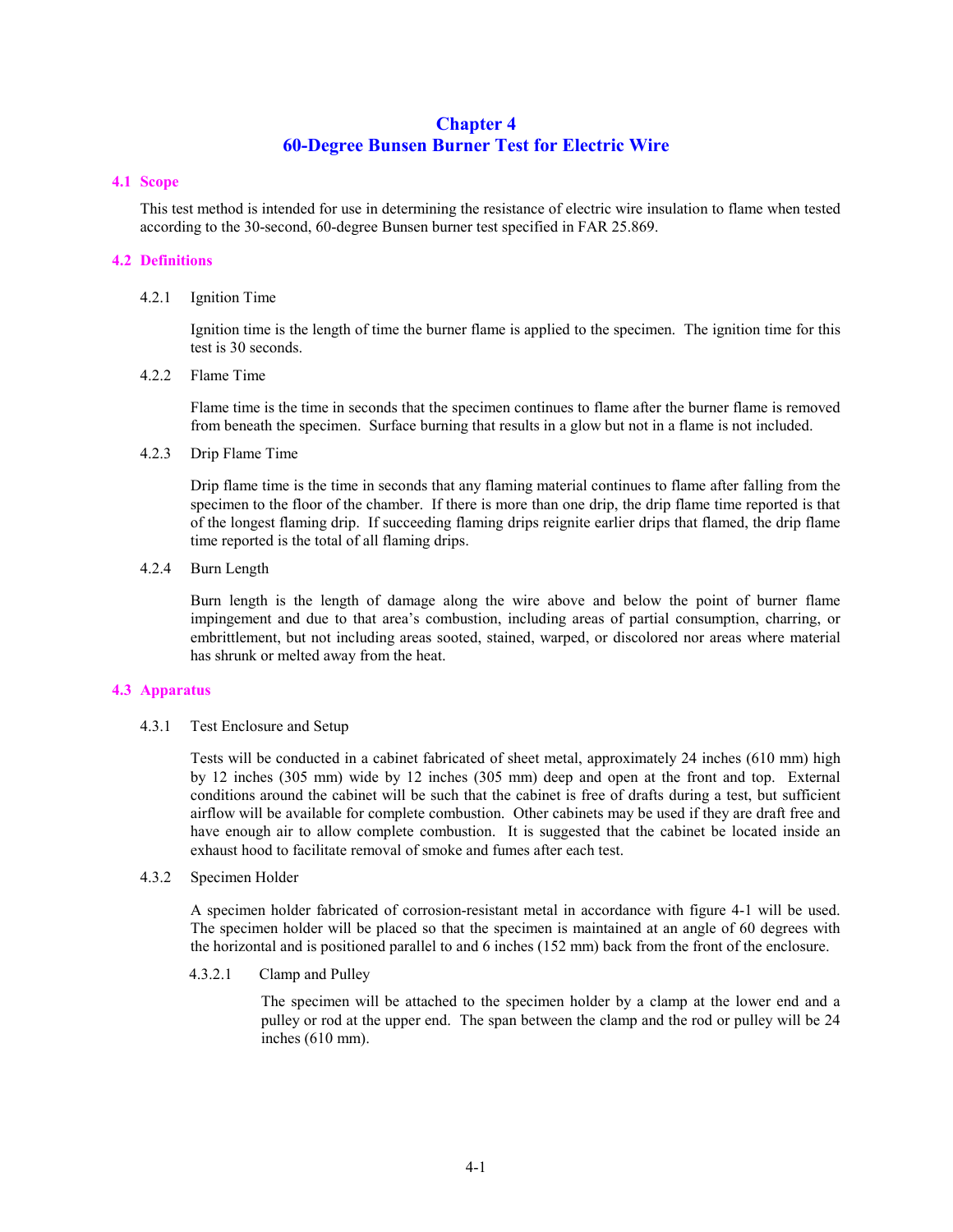

*Figure 4-1. 60-Degree Electrical Wire Bunsen Burner Test Setup*

## 4.3.2.2 Weight

A weight will be attached to the free end of the specimen to keep the specimen taut during the test (see figure 4-1). Suggested weights for various wire sizes are shown in table 4-1.

| <b>AWG</b> | <b>Pounds</b> | Kσ  |
|------------|---------------|-----|
| 20         | $_{0.8}$      | 0.4 |
|            | ζU            | 9 ( |
|            | 3.0           |     |
|            | 1.0           | 5.0 |

*Table 4-1. Wire Size and Weight Suggestions*

#### 4.3.3 Burner

The burner will be a Bunsen or Tirrill type, have a 3/8-inch (10-mm) inside diameter barrel and be equipped with a needle valve at the bottom of the burner barrel to adjust the gas flow rate (see figure 4-2). A means will be provided to move the burner into and out of the test position. Mounting the burner on a fixture that allows it to be rotated in the horizontal plane is suggested.

4.3.3.1 Burner Fuel

Methane gas (99 percent minimum purity) or other burner fuel acceptable to the FAA will be used. Methane is the preferred fuel. It can be used without adding air through the aspirating holes at the bottom of the burner barrel, i.e., a pure diffusion flame may be used.

4.3.3.2 Plumbing for Gas Supply

The necessary gas connections and the applicable plumbing will be essentially as shown in figure 4-2. A control valve system with a delivery rate designed to furnish gas to the burner under a pressure of 2  $1/2 \pm 1/4$  lb/ft<sup>2</sup> (17  $\pm$  2 kPa) at the burner inlet will be installed in between the gas supply and the burner.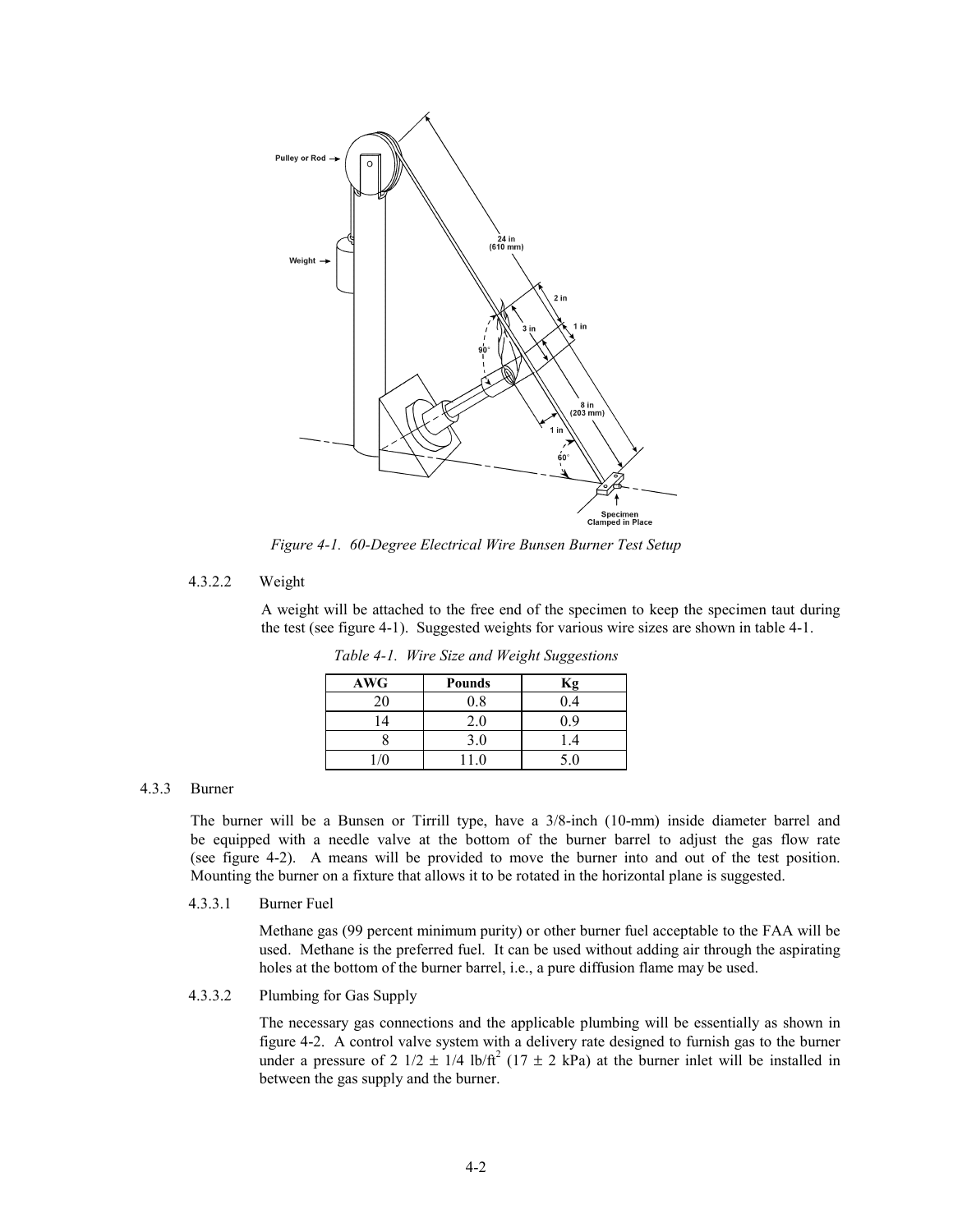

*Figure 4-2. Burner Plumbing and Burner Flame Height Indicator*

4.3.3.3 Flame Height Indicator

A flame height indicator may be used to aid in setting the height of the flame. A suitable indicator has a prong 3 inches (76 mm) above the top of the barrel, is attached to the burner barrel, spaced 1 inch (25 mm) from the burner barrel, and extends above the burner, as shown in figure 4-2. It is desirable to have two prongs to measure flame height, one prong to indicate the height of the inner cone of the flame and one prong to indicate the height of the tip of the flame. For this test, it has been determined that when the height of the inner cone is 1 inch (25 mm) and the tip of the flame is 3 inches (76 mm), the proper flame profile is achieved.

4.3.4 Timer

A stopwatch or other device graduated to the nearest 0.1 second will be used to measure the time of application of the burner flame, the flame time, and the drip flame time.

4.3.5 Ruler

A ruler or scale graduated to the nearest 0.1 inch (2.5 mm) will be provided to measure the burn length.

## **4.4 Test Specimens**

4.4.1 Specimen Number

Each separate set of specimens prepared for testing will consist of at least three specimens (multiple places).

4.4.2 Specimen Length

The specimens will be cut to a length of 30 inches (762 mm). The specimen span between the lower clamp and upper pulley or rod will be 24 inches (610 mm).

4.4.3 Specimen Preparation

Make a gauge mark 8 inches (203 mm) from one end of each specimen.

#### **4.5 Conditioning**

Condition specimens at 70  $\pm$  5°F (21  $\pm$  3°C) and 50%  $\pm$  5% relative humidity for 24 hours minimum unless otherwise specified. Remove only one specimen at a time from the conditioning environment immediately before being tested.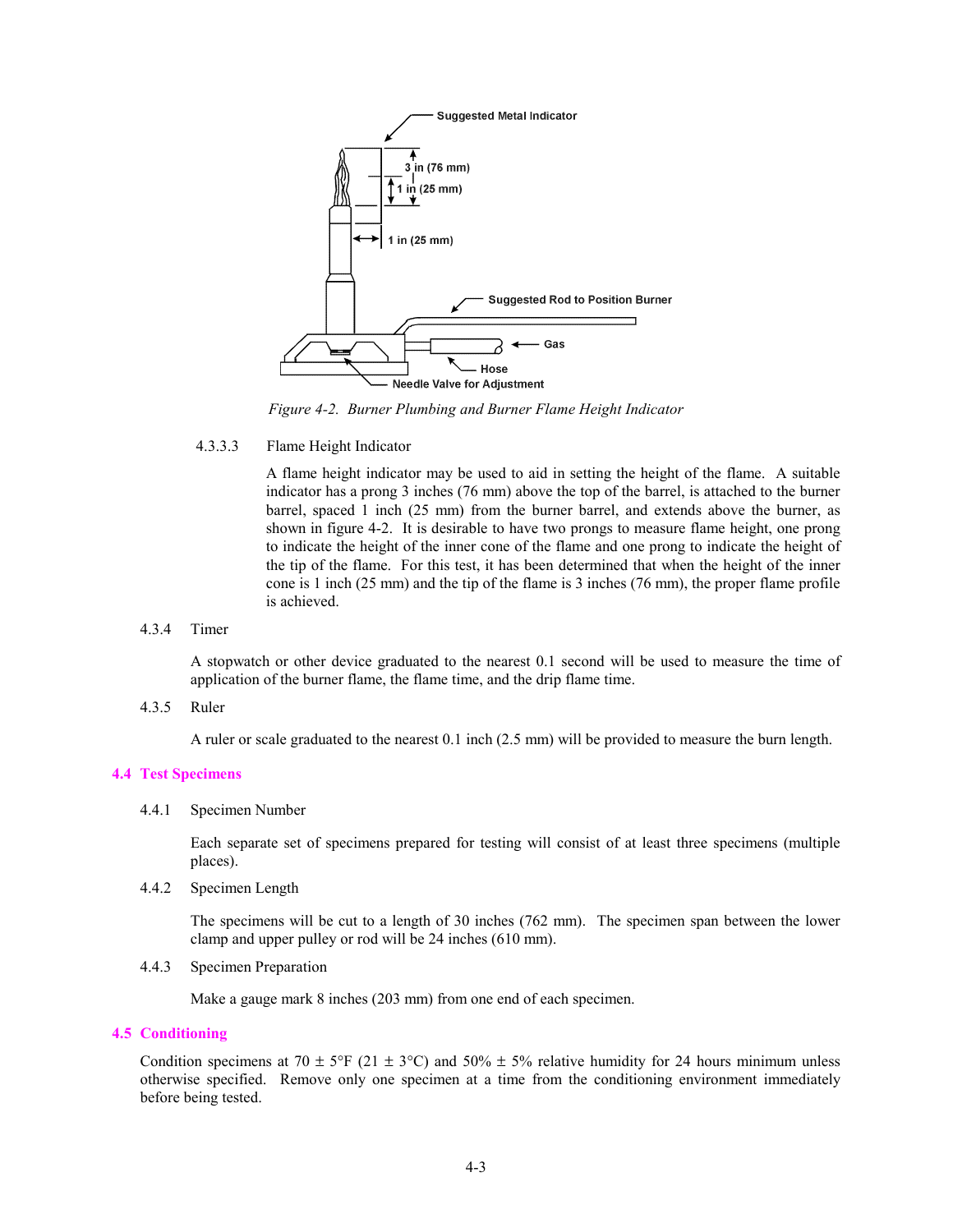#### **4.6 Procedure**

- 4.6.1 Burner Adjustment
	- 4.6.1.1 If using methane as the burner fuel, ensure that the air supply to the burner is shut off.
	- 4.6.1.2 Open the stopcock in the gas line fully and light the burner.
	- 4.6.1.3 Adjust the burner flame to obtain a flame profile so that the outer cone of the flame is 3 inches (76 mm) in length and the inner cone is approximately 1 inch (25 mm) in length. The proper flame length will be obtained by adjusting the needle valve on the burner controlling the gas flow rate.
	- 4.6.1.4 Burner Placement

For the test, place the burner into position so that the top end of the burner barrel is 1 inch from the mark on the specimen, and the centerline of the burner barrel is perpendicular to the specimen and intersects the specimen at the mark (see figure 4-1).

## 4.6.2 Test Procedure

- 4.6.2.1 Place the burner at least 3 inches (76 mm) from where the specimen will be located during the test.
- 4.6.2.2 The timer must be started immediately upon positioning the burner. Position the burner as described in section 4.6.1.4 so that the tip of the inner cone of the burner flame contacts the gauge mark on the wire.
- 4.6.2.3 Apply the flame for 30 seconds, and then withdraw it.
- 4.6.2.4 If flaming material falls from the test specimen, note the drip flame time for the specimen (see section 4.2.3).
- 4.6.2.5 Determine the flame time for the specimen (see section 4.2.2).
- 4.6.2.6 After all flaming ceases, remove the specimen and determine the burn length (see section 4.2.4). To facilitate determining the burn length, a dry soft cloth or tissue or a soft cloth or tissue dampened with a moderate solvent that does not dissolve or attack the specimen material, such as alcohol, may be used to remove soot and stain particles from tested specimens.
- 4.6.2.7 Remove any material from the bottom of the cabinet that fell from the specimen.

#### **4.7 Report**

4.7.1 Material Identification

Fully identify the wire tested.

- 4.7.2 Test Results
	- 4.7.2.1 Report the flame time for each specimen tested. Determine and record the average value for flame time.
	- 4.7.2.2 Report the drip flame time for each specimen tested. Determine and record the average value for drip flame time. For specimens that have no drips, record "0" for the drip flame time and also record "No Drips."
	- 4.7.2.3 Report the burn length for each specimen tested. Determine and record the average value for burn length.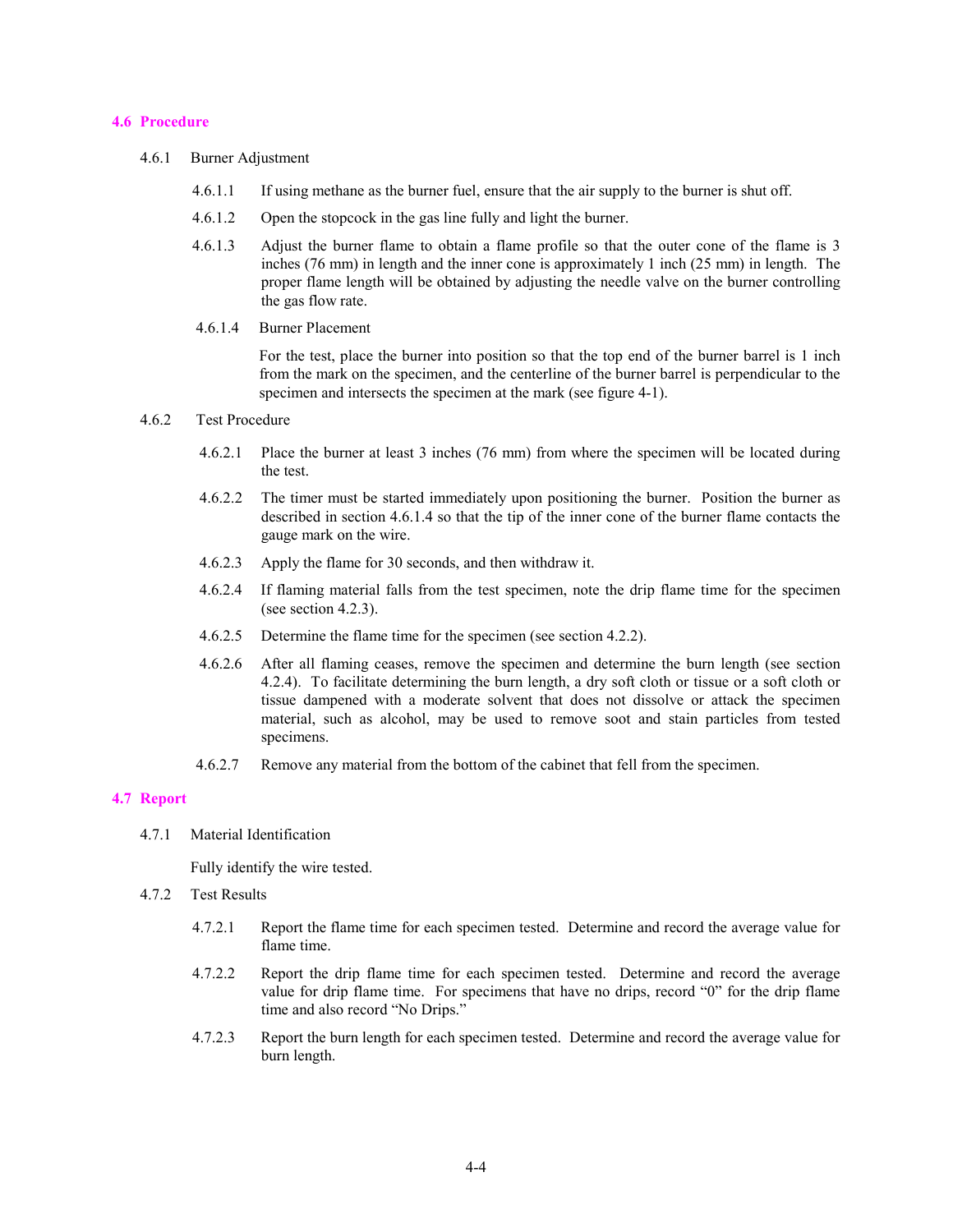## **4.8 Requirements**

4.8.1 Extinguishing Time

The average extinguishing time for all the specimens tested will not exceed 30 seconds.

4.8.2 Drip Extinguishing Time

The average drip extinguishing time for all the specimens tested will not exceed 3 seconds.

4.8.3 Burn length

The average burn length for all the specimens tested will not exceed 3 inches (76 mm).

4.8.4 Wire Breakage

It will not be considered a failure if the wire breaks during the test.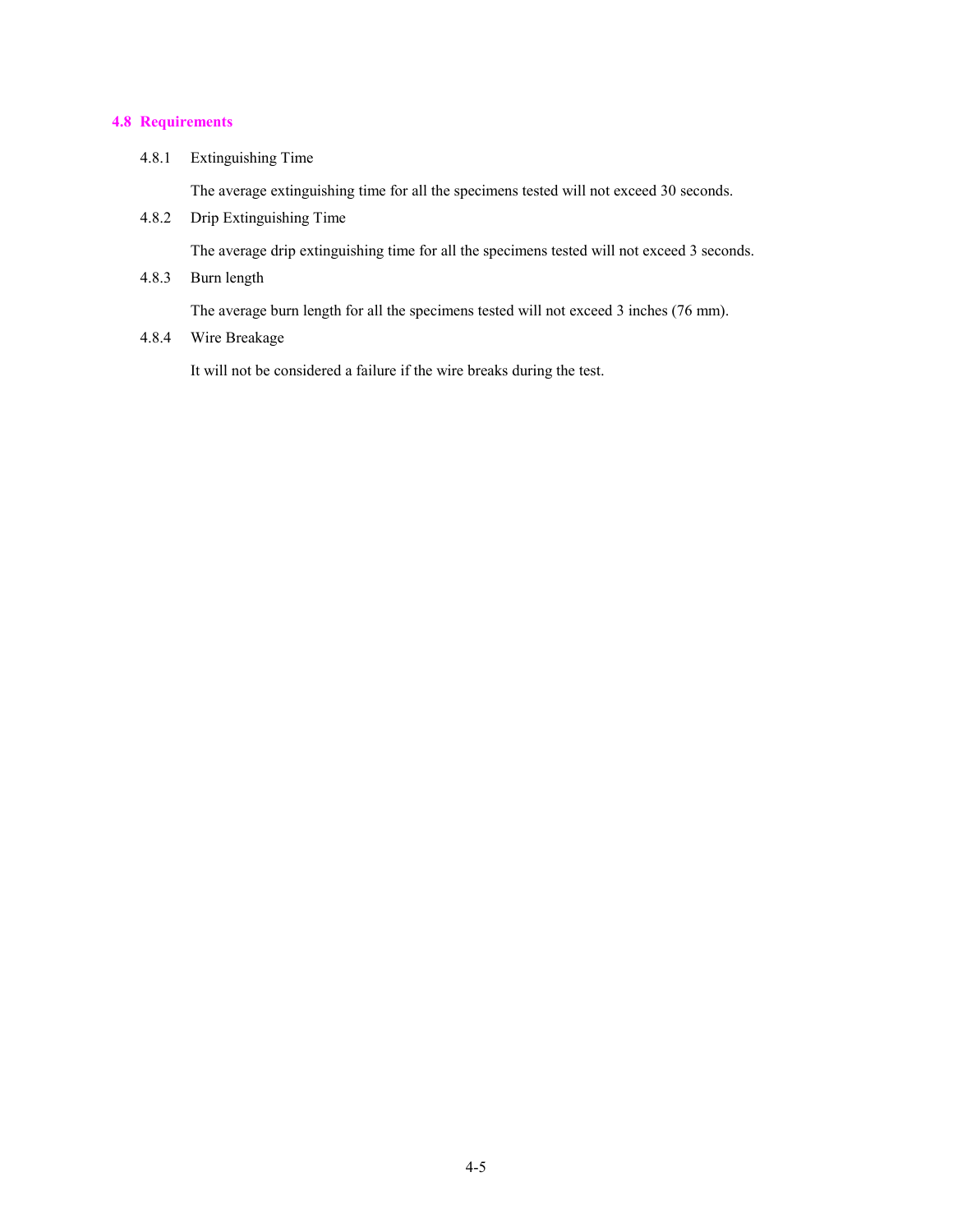# **Chapter 4 Supplement**

This supplement contains advisory material pertinent to referenced paragraphs.

4.2.1 Ignition time should start only after the flame has stabilized and is properly positioned under the test specimen.

4.3.1 Draft free implies a condition of no air currents in a closed in space. One way of determining whether the cabinet is draft free is to place a smoldering and smoking material, such as a lighted cigarette, in the test cabinet, then closing the door and observing the behavior of the smoke for signs of drafts. A test cabinet other than one described in section 4.3.1 may be found to be acceptable after review by the FAA.

The entire inside back wall of the chamber may be painted flat black to facilitate viewing of the test specimen, and a mirror may be located on the inside back surface to facilitate observation of the hidden surfaces.

4.3.3 A suitable burner is available from Rascher & Betzold, Inc., 5410 N. Damen Ave., Chicago, Illinois 60625, Catalog No. R3726A.

4.3.3.1 Gases such as natural gas and propane can be used as burner fuel. However, it should be required to show compliance with the 1750°F minimum flame temperature using a 24 AWG thermocouple.

B-gas, which is the burner fuel specified in Federal Test Method Standard 5903, meets minimum temperature requirements and is still used in some laboratories. However, its use has resulted in problems and is not recommended. See note below for more details.

NOTE: B-gas, a mixture of 55 percent hydrogen, 18 percent carbon monoxide, 24 percent methane, and 3 percent ethane, has shown inconsistent burning characteristics in steel cylinders. A "spike" of varying intensity is produced. It has been postulated that the carbon monoxide in the gas may react with the iron in the steel cylinders to produce iron pentcarbonyl  $(Fe(CO))$ , which is volatile and may cause interference with the normal flame characteristics and may be the cause of the erratic behavior. Because of the inconsistent flame characteristics, B-gas, at least if supplied in steel cylinders, is not recommended. No data are presently available about the suitability of B-gas supplied in cylinders of other materials, such as aluminum.

A phenomenon that some labs have experienced is a sharp decrease in flame temperature after about three-fourths of the gas originally in the cylinder has been used. This has occurred primarily in labs that have single-stage regulators on their gas cylinders. Single-stage regulators differ from two-stage regulators in that control of the discharge pressure is not as accurate. Few designs should maintain constant or near constant discharge pressures over the full range of cylinder pressures. Therefore, it is necessary to make adjustments periodically to allow for decreasing inlet pressures. Even the slightest drop in pressure should affect the flow rate of gas through the burner orifice. This, in turn, should cause temperature variation. By using a two-stage regulator or adjusting pressure on a single-stage regulator, as the cylinder gets low, this problem can essentially be eliminated.

4.5 As stated in FAR 25.853, only one specimen may be removed at a time from the conditioning chamber prior to being subjected to the flame. Some facilities, however, have conditioning chambers located in areas remote from the testing area. In this case, it is permissible to remove more than one specimen at a time only if each specimen is placed in a closed container (a plastic stowage bag is acceptable) and protected from contamination such as dirty lab tops, soot in the air, etc., until the specimen is subjected to the flame.

## 4.6.1.4 Alternative Burner Placement

Place the burner into position so that the top end of the burner barrel is 1 inch from the mark on the specimen. Make sure the centerline of the burner barrel is perpendicular to the underside of the mark on the specimen, that the centerline of the burner barrel forms an angle of 30 degrees with the line that is in the vertical plane containing both ends of the specimen, is perpendicular to the specimen, and passes through the mark on the specimen. It has been